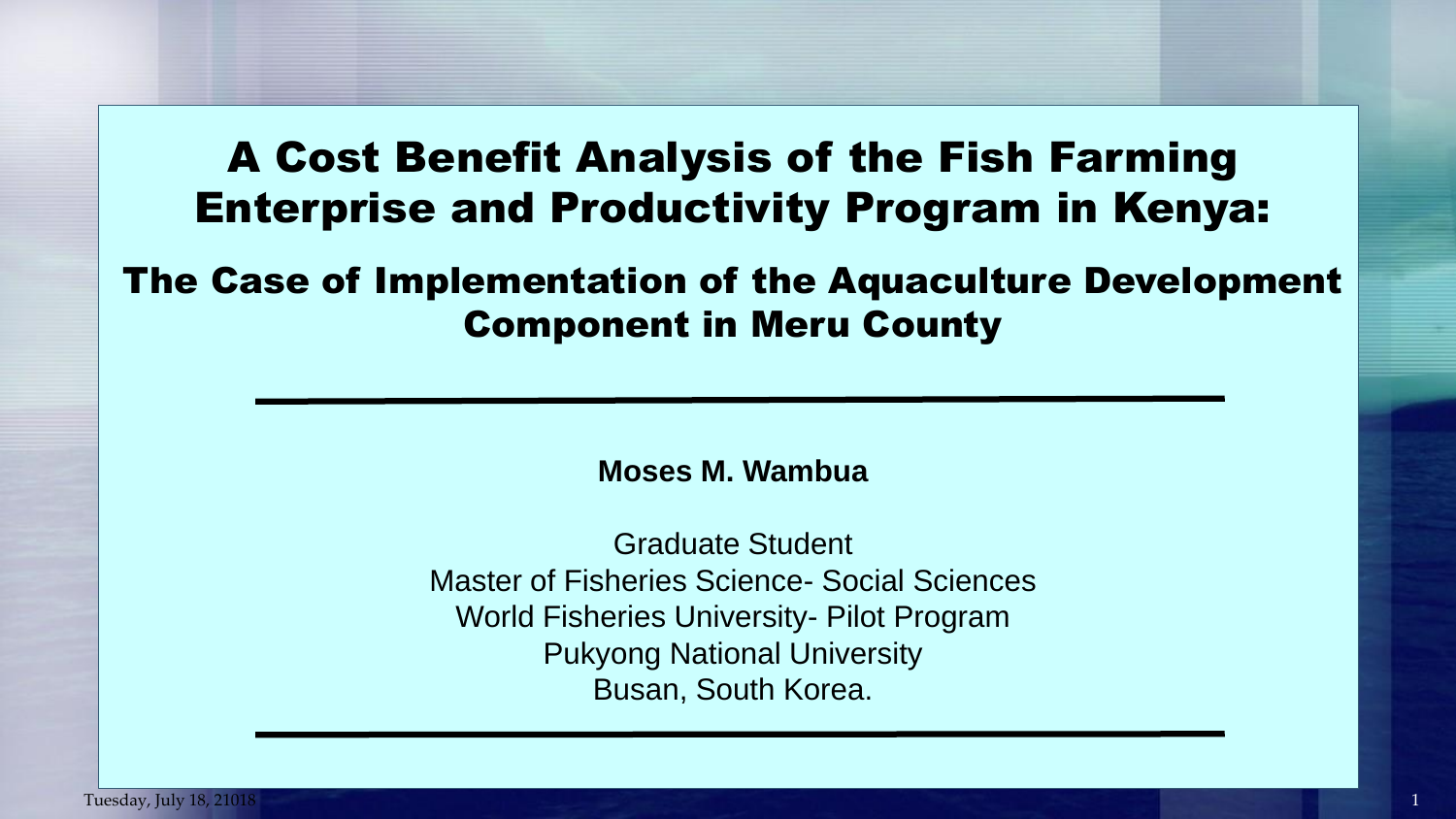# INTRODUCTION

## The Fish Farming Enterprise Productivity Program

### **The FFEPP Objectives**

- FFEPP- Part of wider economic stimulus programs 2008-2012
- Increase aquaculture development and production in the midterm and long term
- Improve rural livelihoods: enhance food security; alternative source of income; employment; and rural enterprise development

### **FFEPP Design and Components**

- Implementation units
- Implementation model and deliverables
- Aquaculture production systems design
- Meru County

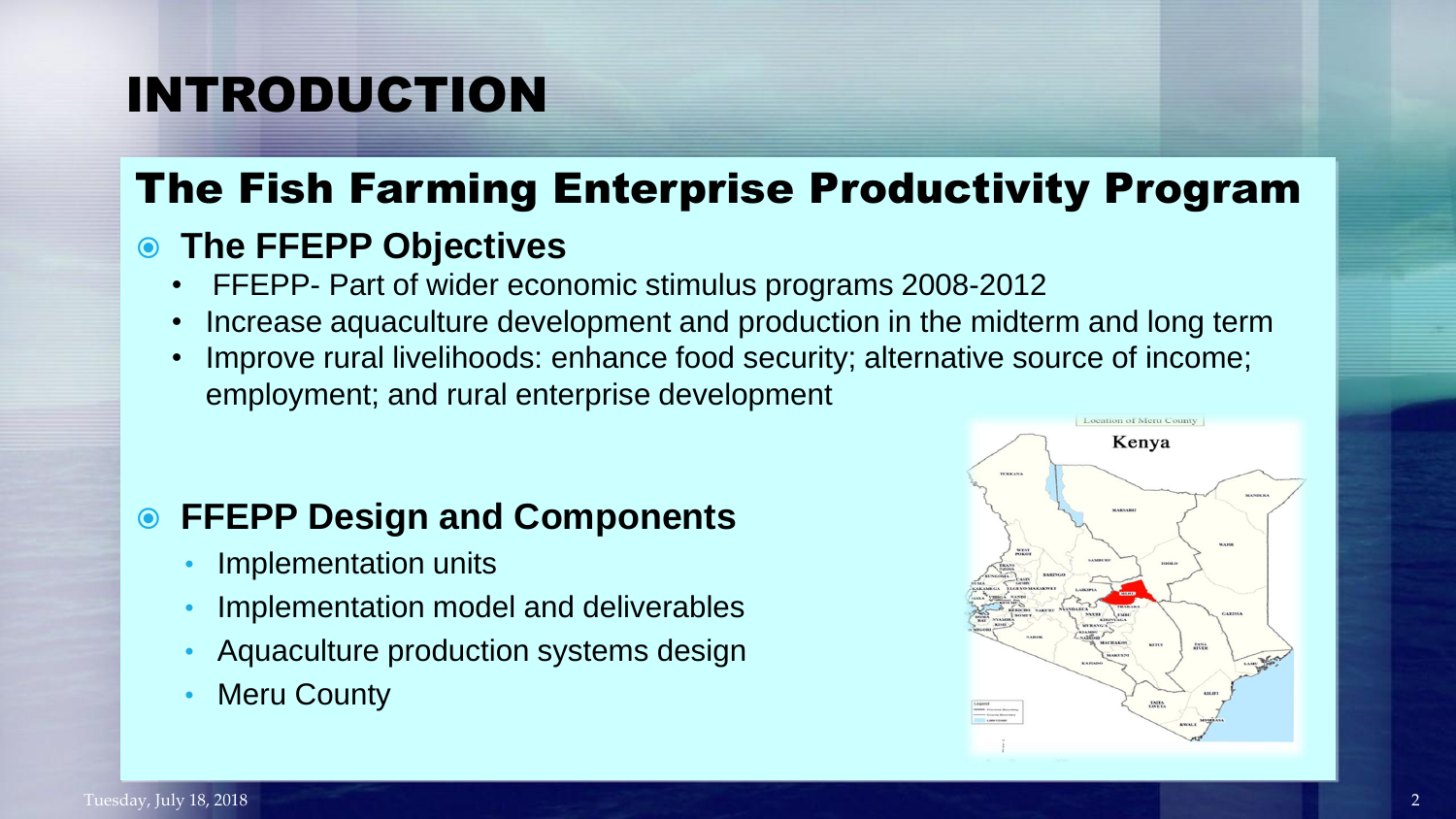# INTRODUCTION

## Research Questions:



Is the FFEPP aquaculture component meeting its intended objectives? How is the economic performance of the project for now and in the future?

## Research Objectives:

Perform a cost benefit analysis of the FFEPP project as implemented in Meru County.

Make policy recommendations based on the outcomes of the cost benefit analysis.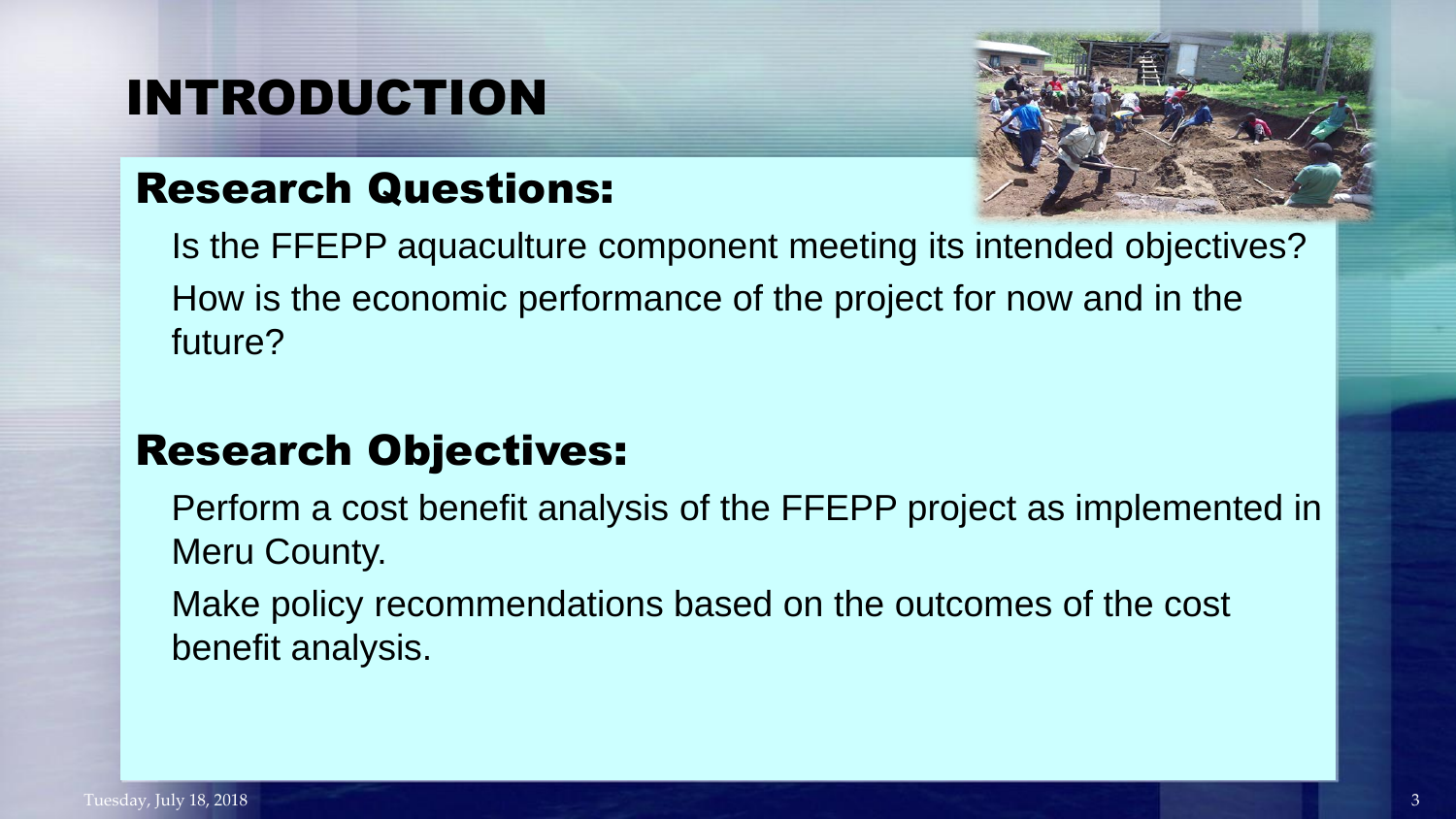## METHODOLOGY

### Research Design

Descriptive research

Literature review- Verification with extension persons

## Mode of Analysis

Midterm CBA

Financial and Economic CBA

### Steps

1) Scenario development (Determining referent groups and options)

- 2) Impact assessment and modelling
- 3) Valuation and 4 CBA evaluations performed
- 4) Sensitivity analysis

CBA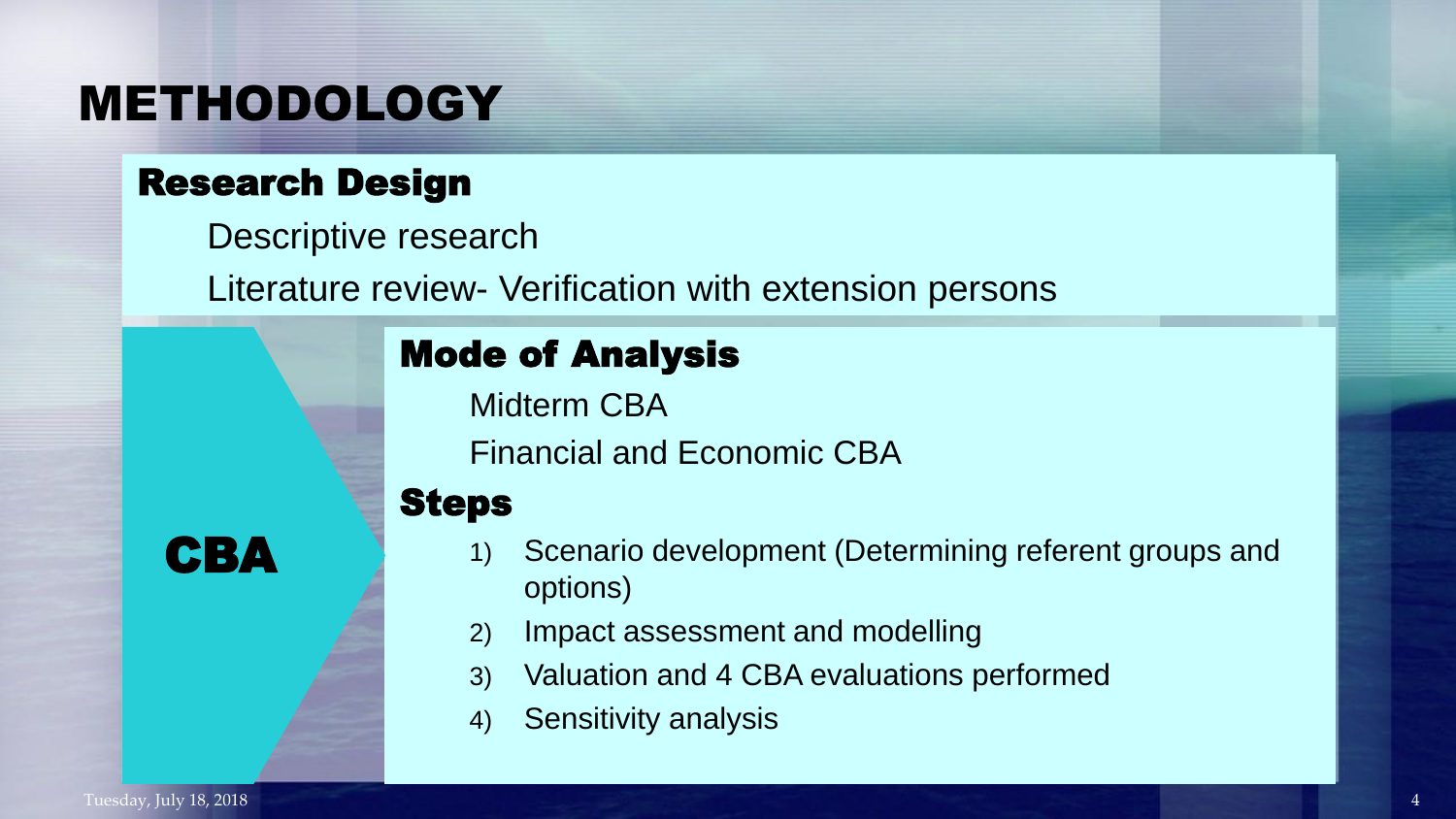# METHODOLOGY

## Framework and Assumptions



| <b>PARAMETERS</b>                                  | <b>VALUE</b>                         |
|----------------------------------------------------|--------------------------------------|
| <b>Project Period</b>                              | 1) 15 Years,<br>2) PV Net Benefits=0 |
| <b>Discount rate</b>                               | 7%                                   |
| <b>Opportunity Cost of Land (400m<sup>2</sup>)</b> | <b>KSh 5,115/ annum</b>              |
| <b>Opportunity Cost of Labour</b>                  | <b>KSh 6,000</b>                     |
| <b>Renovation</b>                                  | <b>KSh 12,500/15 years</b>           |
| <b>Scrap Cost</b>                                  | <b>KSh 19,000</b>                    |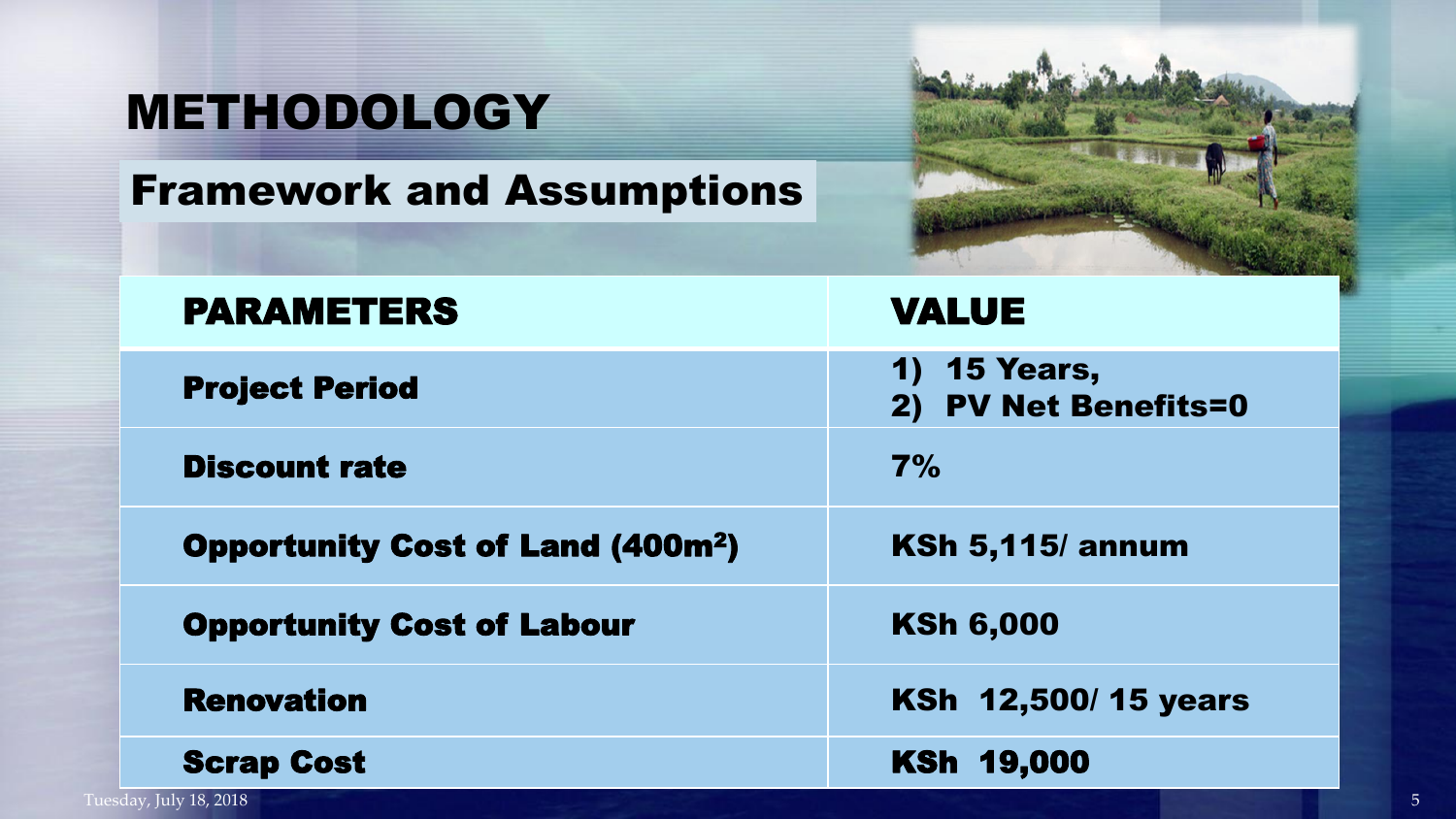### COST BENEFIT INDICATORS



| <b>INDICATOR/</b><br><b>ANALYSIS</b> | <b>VALUE (15 Years)</b> | <b>VALUE (Extended)</b> |  |  |  |
|--------------------------------------|-------------------------|-------------------------|--|--|--|
|                                      | <b>KSh 59 m</b>         | KSh 197.9 m             |  |  |  |
| <b>NPV</b>                           | (USD 578,200)           | (USD 1.9 m)             |  |  |  |
| <b>IRR</b>                           | 10%                     | 13.2%                   |  |  |  |
| <b>BCR</b>                           | 1.05                    |                         |  |  |  |
| <b>PAYBACK</b>                       | 11 Years (2019)         |                         |  |  |  |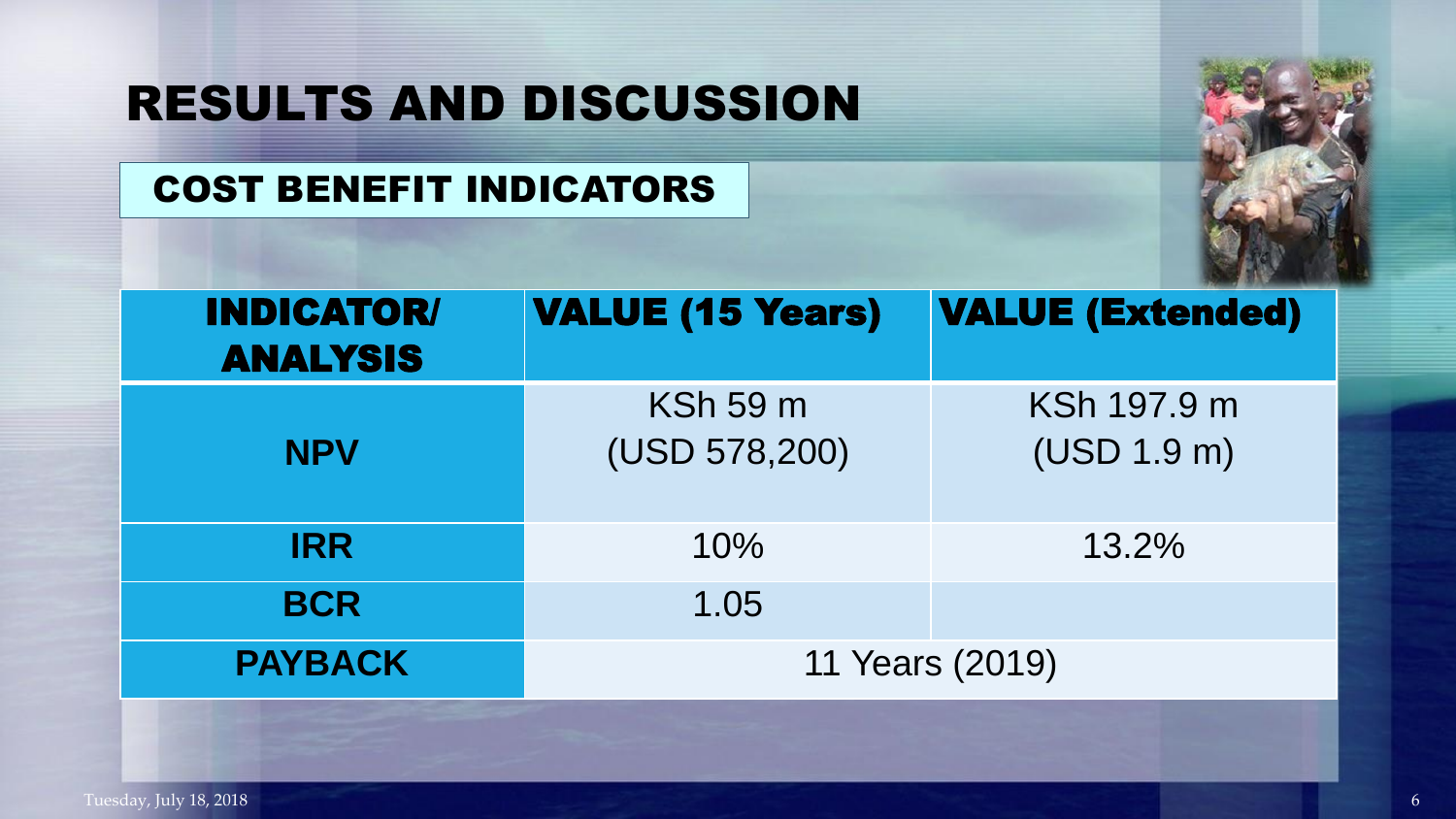## Sensitivity Analysis



|                                  | <b>Corresponding Change in NPV</b> |                |             |                    |                 |                |
|----------------------------------|------------------------------------|----------------|-------------|--------------------|-----------------|----------------|
| <b>Change in</b><br>variable     | <b>Market</b>                      | <b>Cost of</b> | <b>Pond</b> | <b>Fingerlings</b> | <b>Discount</b> | <b>Dropout</b> |
|                                  | price                              | feeds          | production  | price              | rate            | rate           |
| $-20%$                           | $-452%$                            | 175%           | $-160%$     | 65%                | 50%             | $0.57\%$       |
| $-10%$                           | $-226%$                            | 87%            | $-80%$      | 33%                | 24%             | $0.34\%$       |
| <b>Baseline</b><br><b>Values</b> | <b>KSh 350</b>                     | <b>KSh 120</b> | 188.2 kg    | <b>KSh 10</b>      | 7%              | 1.16%          |
| 10%                              | 226%                               | $-87%$         | 80%         | $-33%$             | $-22%$          | $-0.23%$       |
| <b>20%</b>                       | 452%                               | $-175%$        | 160%        | $-65%$             | $-43%$          | $-0.46%$       |
|                                  |                                    |                |             |                    |                 |                |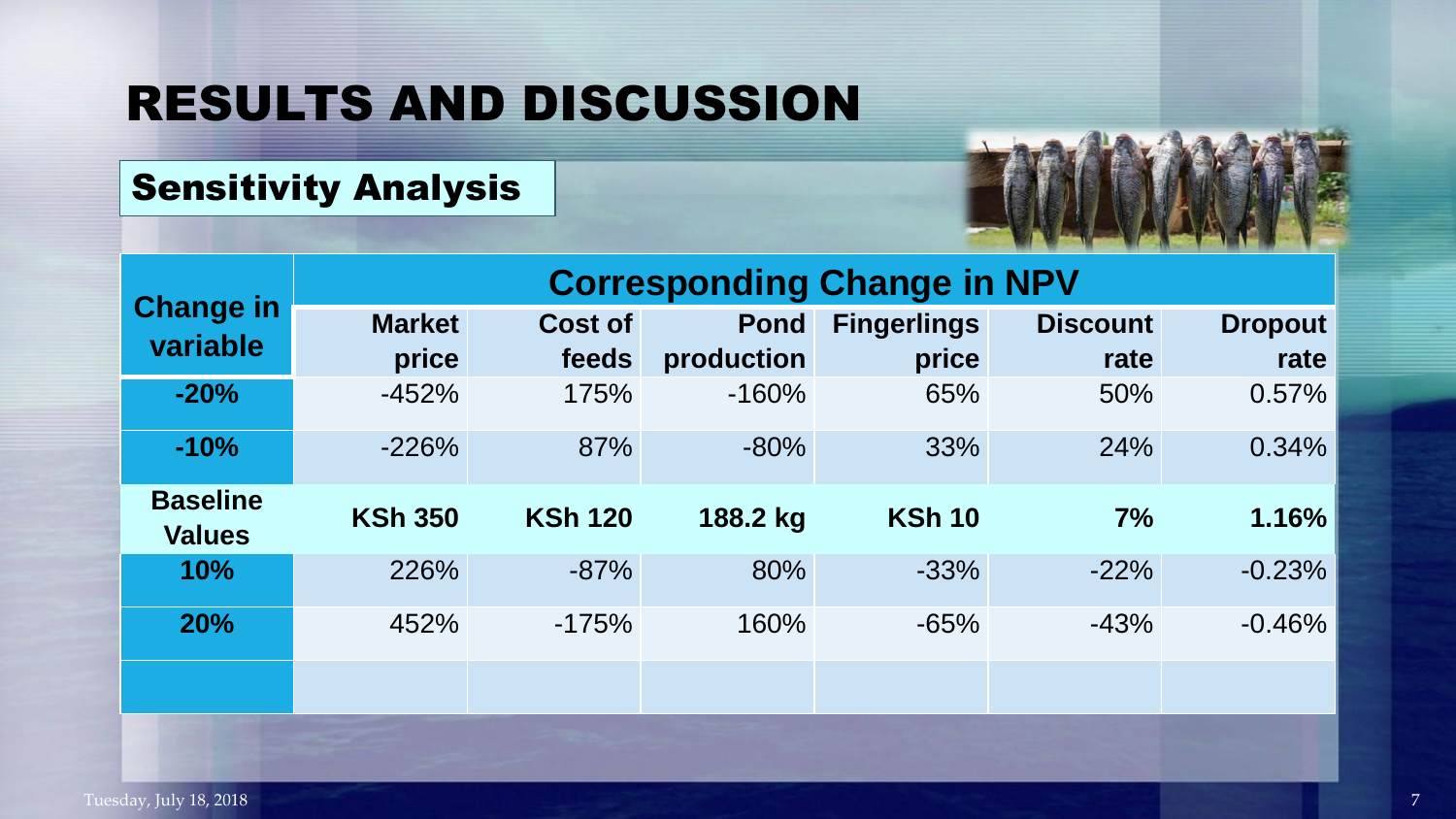#### Other Direct Benefits

- Improved food security and nutrition
- Improvement of livelihoods through new income sources and employment

#### Indirect Benefits

- Rural economic development and economic multiplier effect along the value chain
- Increase agro-production and other positive externalities
- Reduced pressure on capture fisheries

#### Other Indirect Costs

- Losses on related agro-based enterprises
- Negative externalities on agricultural and other sectors
- Indirect government costs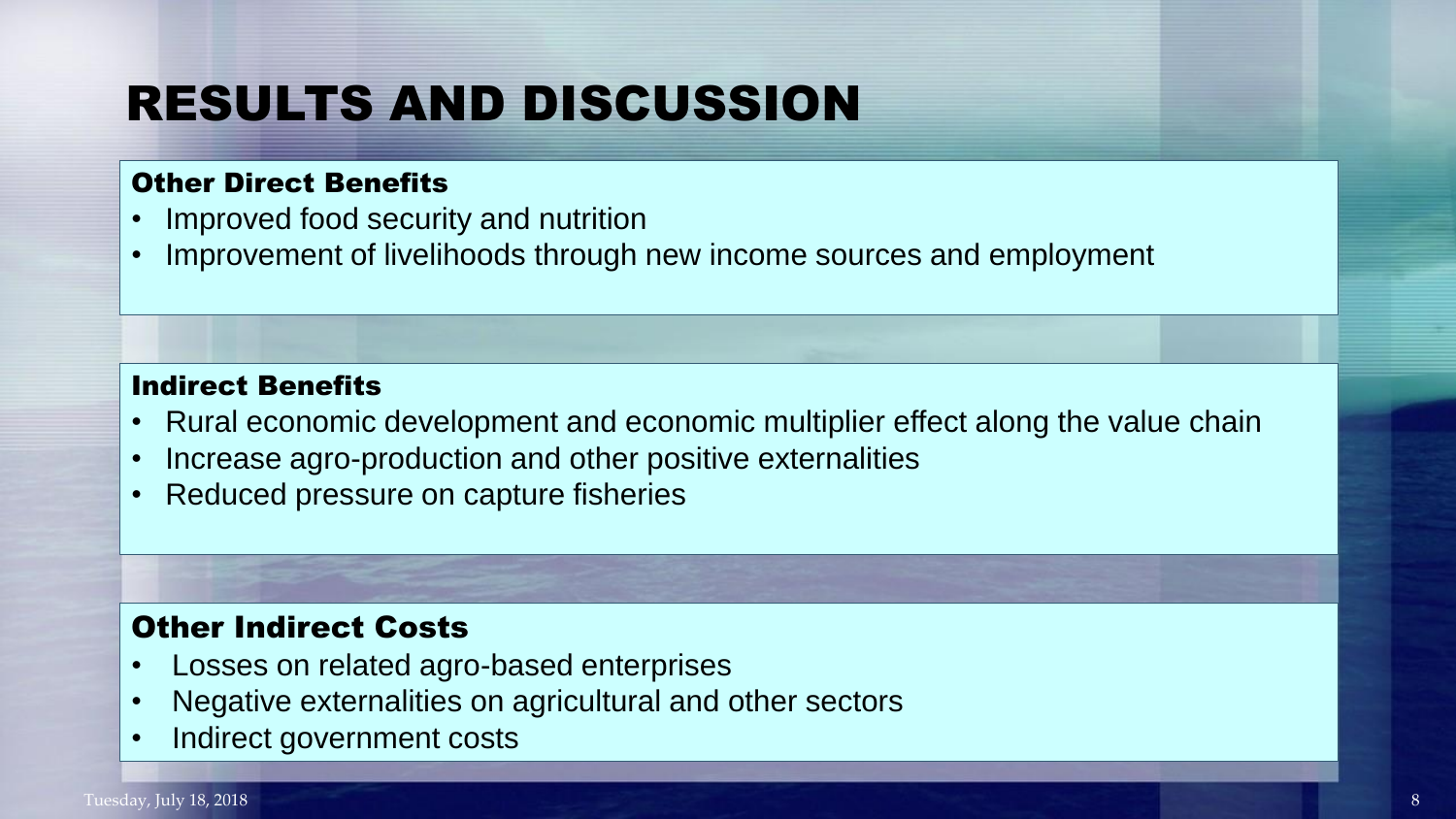# LIMITATIONS

- Some direct and all indirect benefits were not valued
- Indirect costs not valued
- CBA based on secondary data

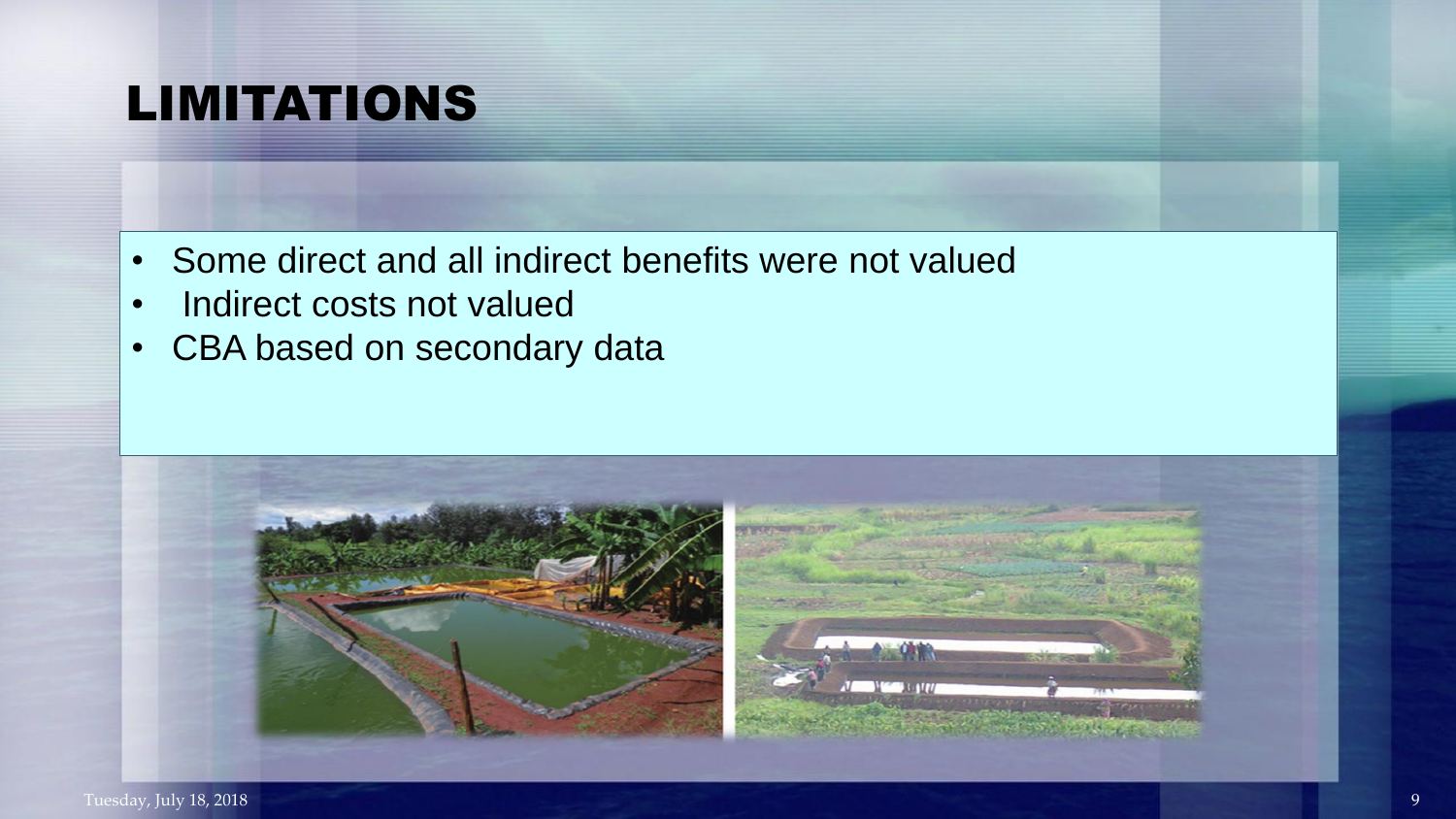# CONCLUSIONS



#### CBA Outcome

- Points out FFEPP performance and gains for households and the region
- Identifies the critical assumptions (variables) determining the performance of the project

#### Recommendations

- The need to change the project model, production systems design and deliverables in future undertakings
- Strengthen the value chain and post harvest sector– market development
- Strengthen private sector roles through public private partnerships
- Development an implementation of BMP- best management practices
- Proper exit strategy and backstopping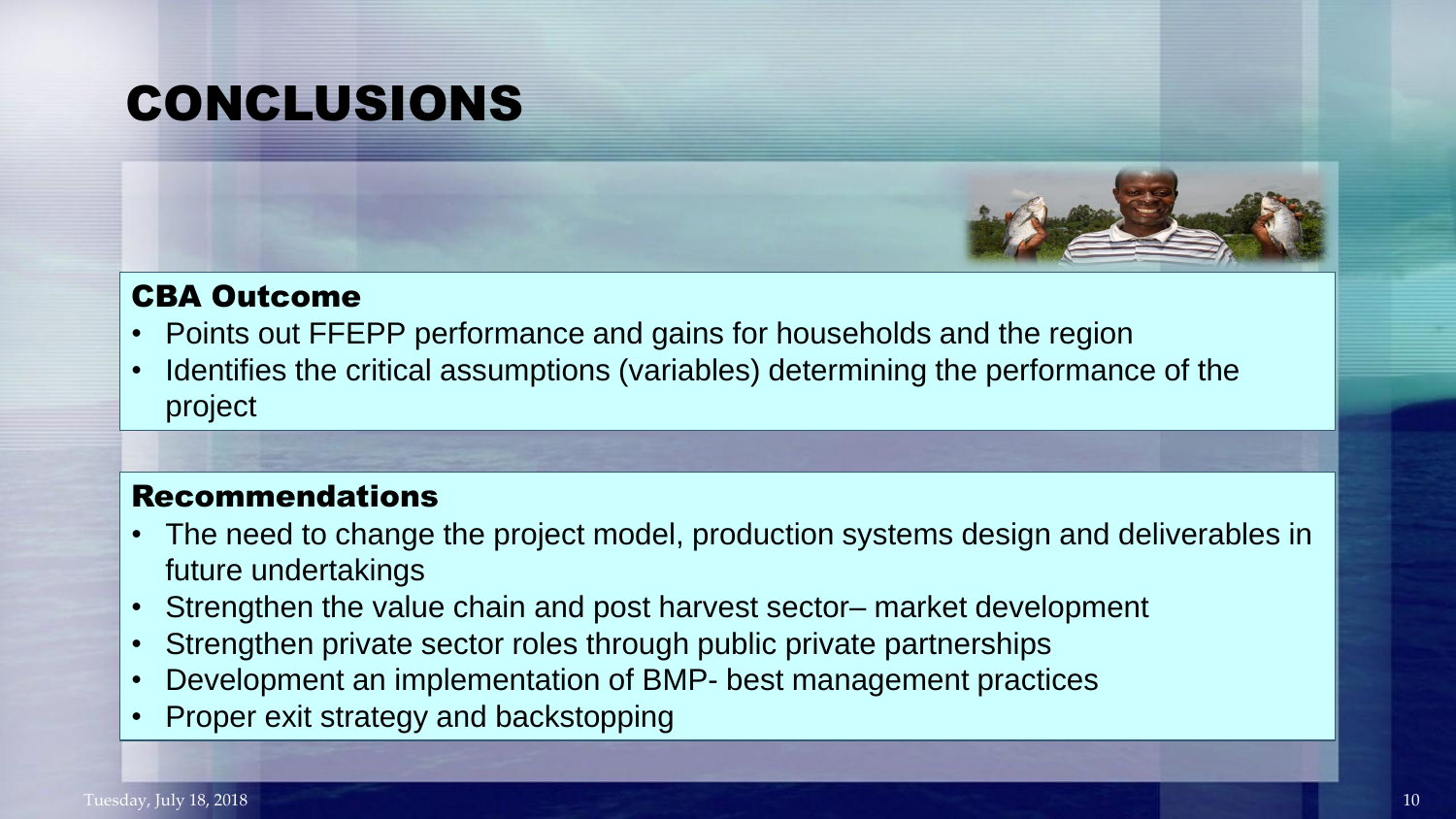## Authors' Contact:



#### **Moses M. Wambua World Fisheries University- Pilot Program** Pukyong National University Busan, South Korea. Tel: +82(0)1044372606

Email: wambuamoses@pukyong.ac.kr (until Feb. 2019)

### **State Department of Fisheries and the Blue Economy Meru County,**

Meru, Kenya. Tel: +254(0)721122119 Email: wambua.moses@gmail.com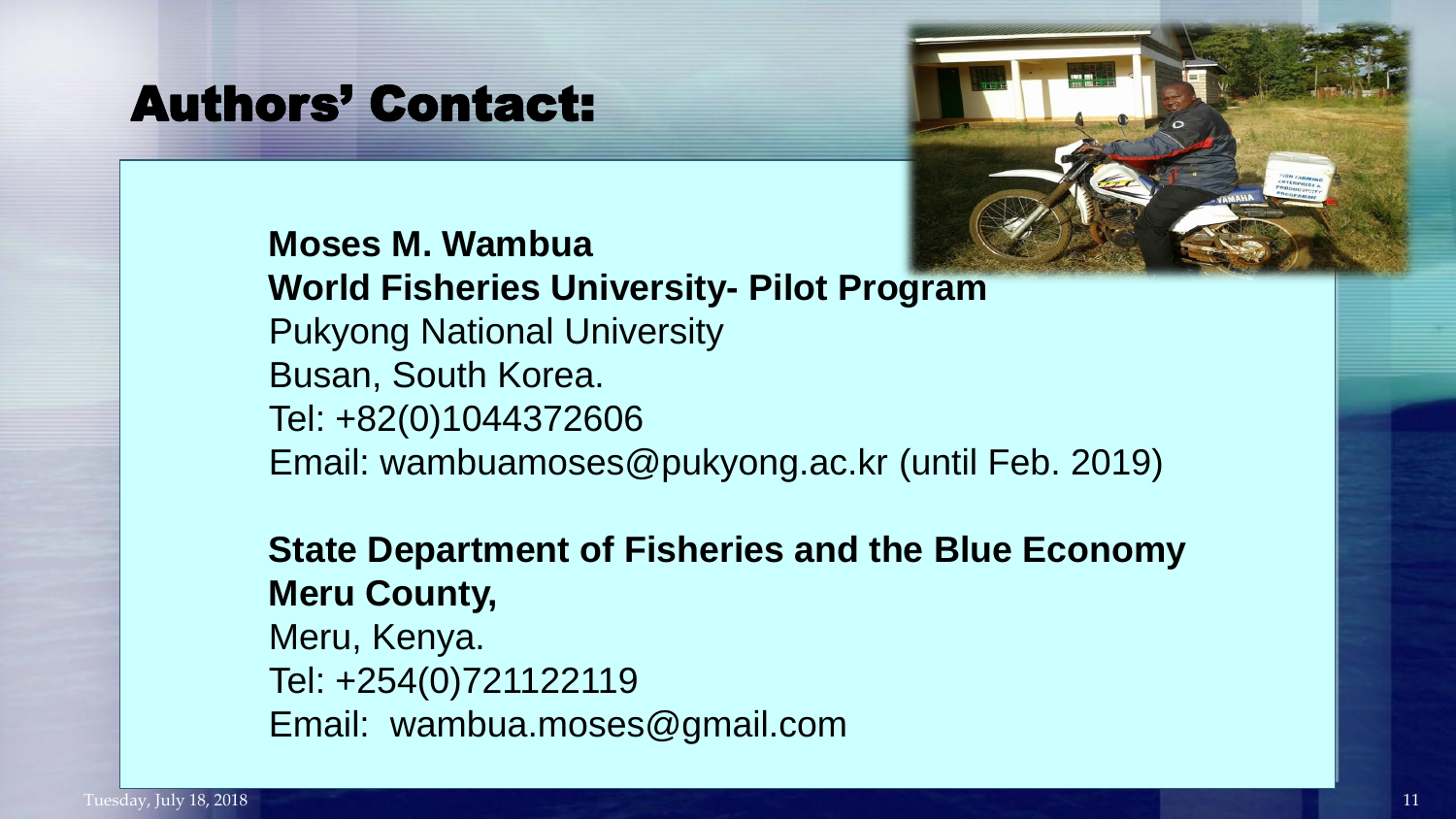# **FISH OR MAIZE**

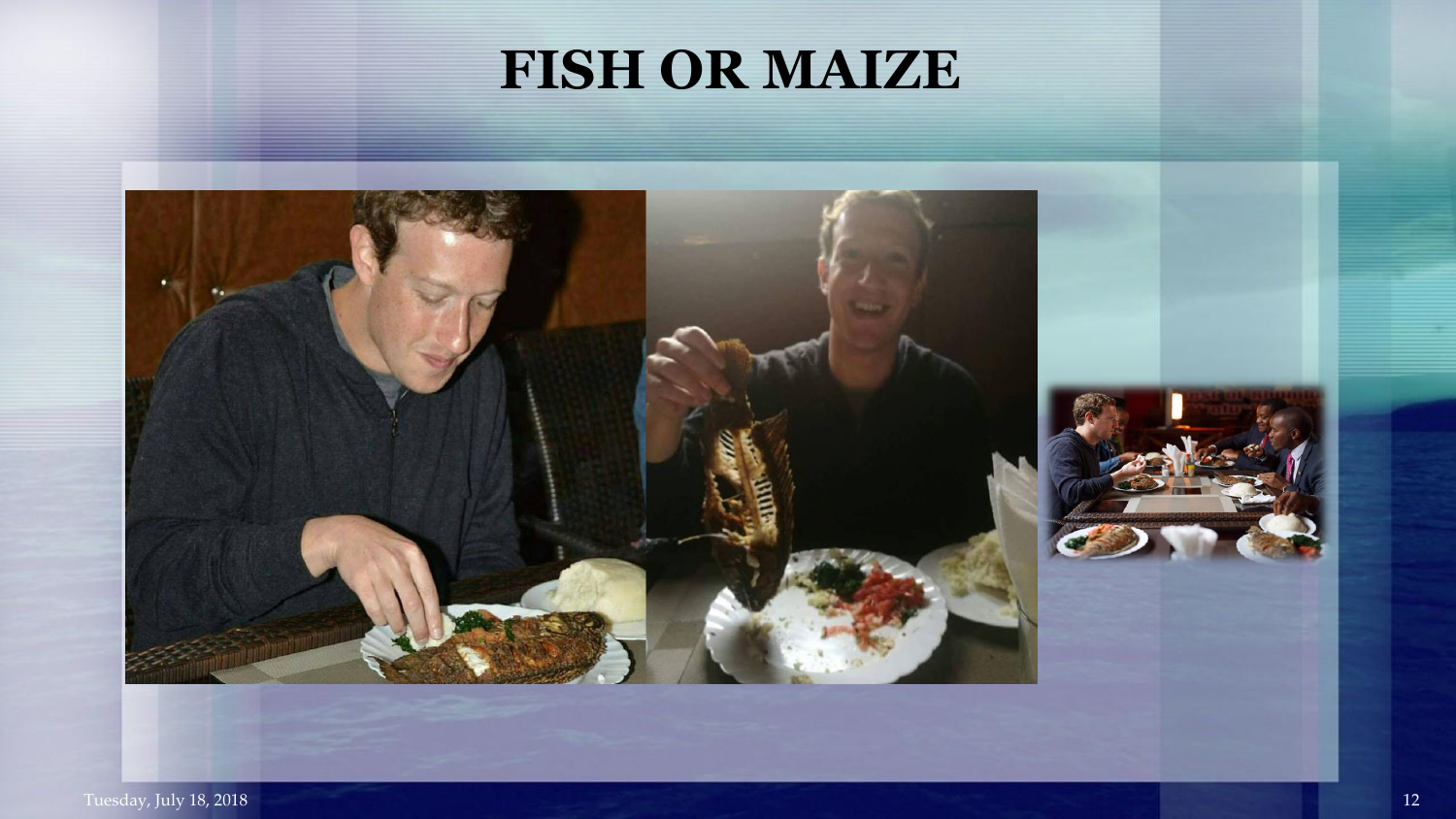#### Annual Meru FFEPP Pond Production